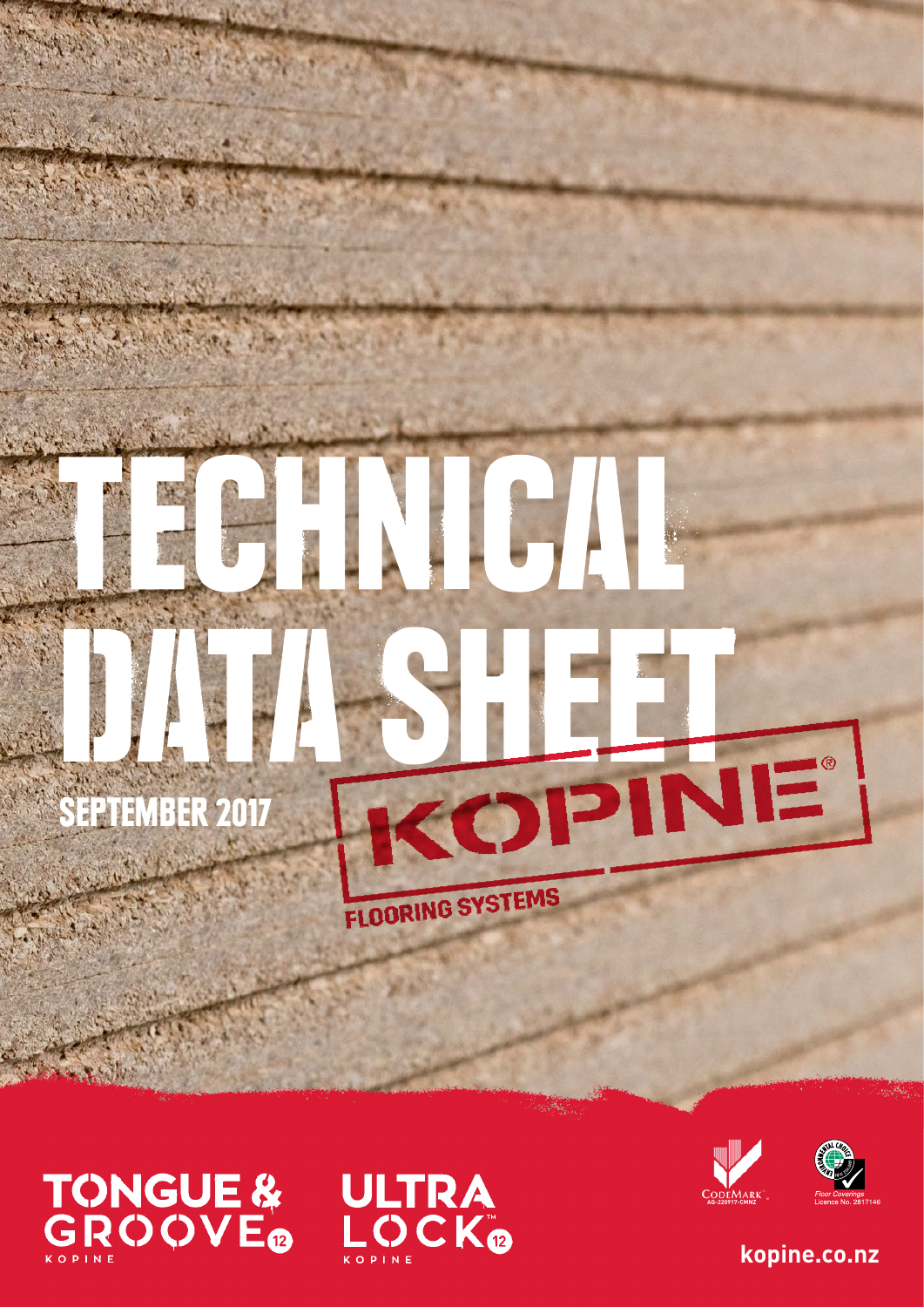# **TECHNICAL DATA SHEET**

# **PRODUCT DESCRIPTION**

Kopine Flooring Systems - Ultralock™12 and Tongue & Groove12 - are made from high density particleboard designed to offer superior stiffness for maximum span capability and weather resistance up to 12 weeks during construction.

Kopine Flooring Systems are cost effective, simple to lay and available in two jointing options. The fully glued joint can be walked on after two hours of installation.

Kopine Ultralock™12 is a unique patented system which uses fully glue bonded edges to form a continuous flooring membrane eliminating the need for nogs or dwangs under joints. The use of Gorilla Grip Express allows for multiple sheets of Kopine Ultralock™12 to form into a continuous panel, reducing the "squeaks, creaks and groans."

The glue bond also provides an effective seal against moisture into the sheet edges during construction. This significantly reduces edge peaking and the risk of a squeaky floor.

Kopine Tongue and Groove is a more traditional tongue and groove method of jointing but uses a glue bond in addition to the black PVC tongue to produce a strong joint which significantly reduces edge peaking compared to the traditional glueless systems.

## **INTENDED USE**

Kopine Flooring Systems are intended for use as flooring in residential buildings designed and constructed within the scope of NZS 3604:2011 Timber Framed Buildings.

Kopine Flooring Systems are suitable for use as a flooring diaphragm within the scope of NZS 3604 and are Codemark compliant.

# **LIMITATIONS**

Where Kopine Flooring Systems are used outside the scope of NZS 3604 or where concentrated loads exceed 180 kg or uniformly distributed loads exceed 200kg/m2 a suitably qualified professional must be consulted.

Kopine Flooring Systems are suitable for residential flooring applications with a maximum frame spacing of 600mm centres for a maximum load of 1.8 kN live load.

Live loads above 2.0kPa / 1.8 kN are required to be specifically designed using the properties table contained in the Kopine 'Installation Guide and Technical Specifications' for Ultralock™12 and Tongue & Groove12 Flooring.

Kopine Flooring may be exposed to weather for up to 12 weeks. However, during construction all effort must be made to prevent ponding of water on the surface.

Protective membranes or coatings must not be used on the top or bottom of the floor while exposed to weather during construction.

For full guidance and information for specifying and installing Kopine Flooring Systems, please refer to the online video or installation instructions for Ultralock™12 and Tongue & Groove12 Flooring on the Kopine website, or download the 'Installation Guide and Technical Specifications' document from the resources page of the website.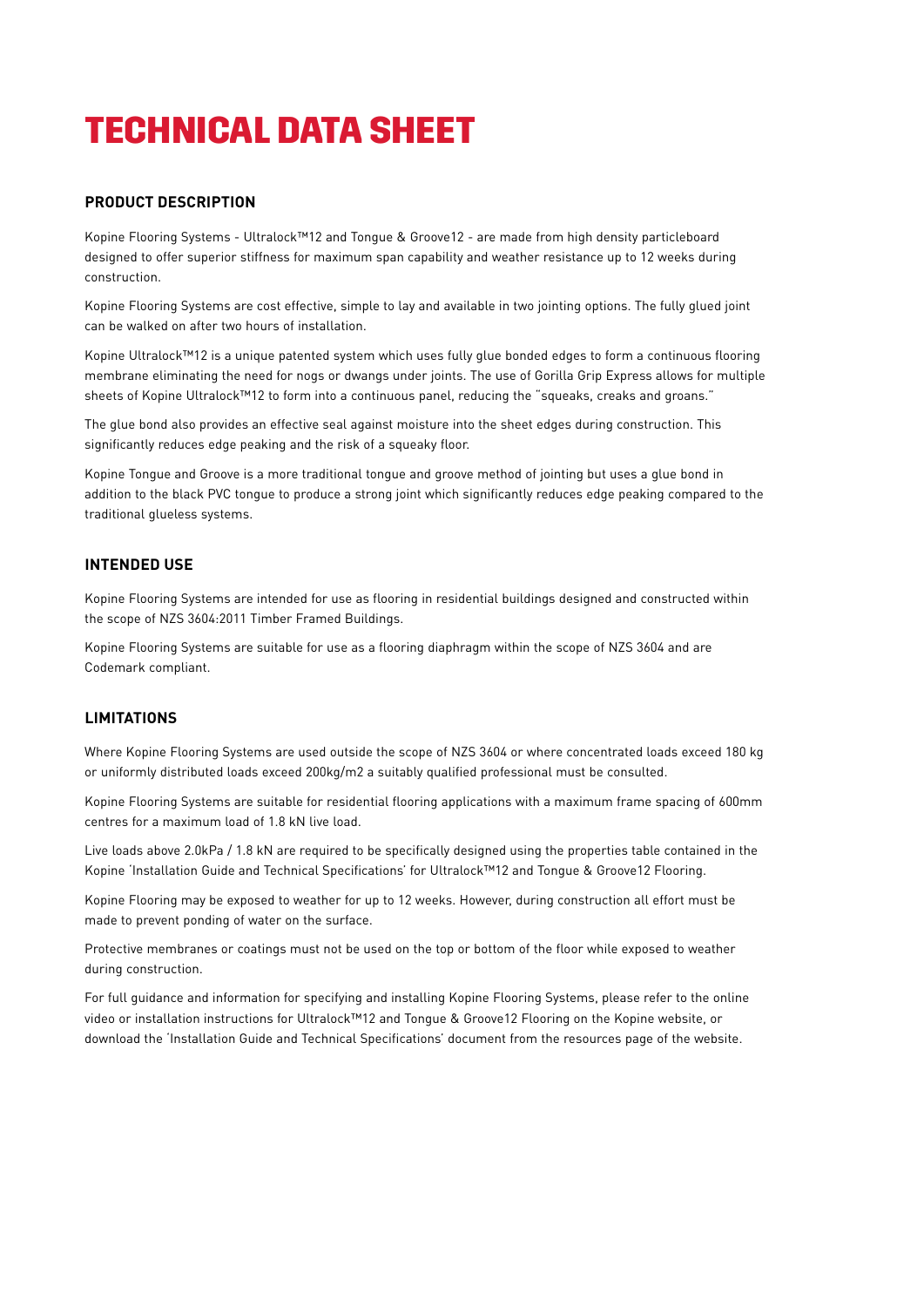# **MANUFACTURE**

Kopine Ultralock™12 and Tongue & Groove12 particleboard flooring is made in New Zealand by Kopine, a business unit of NZ Panels Group. Kopine is an engineered reconstructed wood panel manufactured by bonding pine wood particles with a melamine urea formaldehyde resin using a combination of heat and pressure.

It is manufactured at the Kopu plant using untreated wood shavings supplied from timber sawmills. These sawmills use plantation-grown, radiata pine timber sourced from sustainable forests.

# **AVAILABLE SIZES**

| Product           | Panel size     | <b>Thickness</b> | Weight per sheet (approx.) |
|-------------------|----------------|------------------|----------------------------|
| Ultralock™12      | 2400 x 1200 mm | 20 <sub>mm</sub> | 41kg                       |
| Ultralock™12      | 3600 x 1200 mm | 20 <sub>mm</sub> | 61kg                       |
| Tongue & Groove12 | 2400 x 1200 mm | 20 <sub>mm</sub> | 41kg                       |
| Tongue & Groove12 | 3600 x 1200 mm | 20 <sub>mm</sub> | 61kg                       |



## **COMPLIANCE: NEW ZEALAND BUILDING CODE / CODEMARK**

Both Kopine Tongue & Groove12 and Ultralock™12 flooring have received Codemark compliance and this includes the glue system provided at no extra charge when Kopine board is purchased.

#### **CLAUSE B1 STRUCTURAL:**

Kopine Flooring is manufactured in accordance with AS/NZS 1860 and as such complies with the structural requirements for sheet flooring of Clause B1/ 3.1, 3.2, 3.3 and 3.4 of the New Zealand Building Code.

The subfloor must be designed and constructed in accordance with NZS 3604 or designed by a suitably qualified professional.

#### **CLAUSE B2 DURABILITY:**

When used installed in accordance with the supplied 'Installation Guide and Technical Specifications' document, and in accordance with NZS 3602, Kopine Flooring Systems will meet the durability requirements of the New Zealand Building Code under Clause B2/3.1a.

# **HANDLING AND STORAGE**

Kopine Flooring panels must be stored in dry interior conditions. Use a minimum of three bearers for a 2400 x 1200 panel and four bearers for 3600 x 1200 panels – with bearers laid underneath the full width of the panels, keeping them flat at all times. Avoid leaning sheets against walls. Store sheets where construction traffic and construction activity will not damage sheets. Treat sheets as a finished product and avoid dragging sheets across other surfaces.